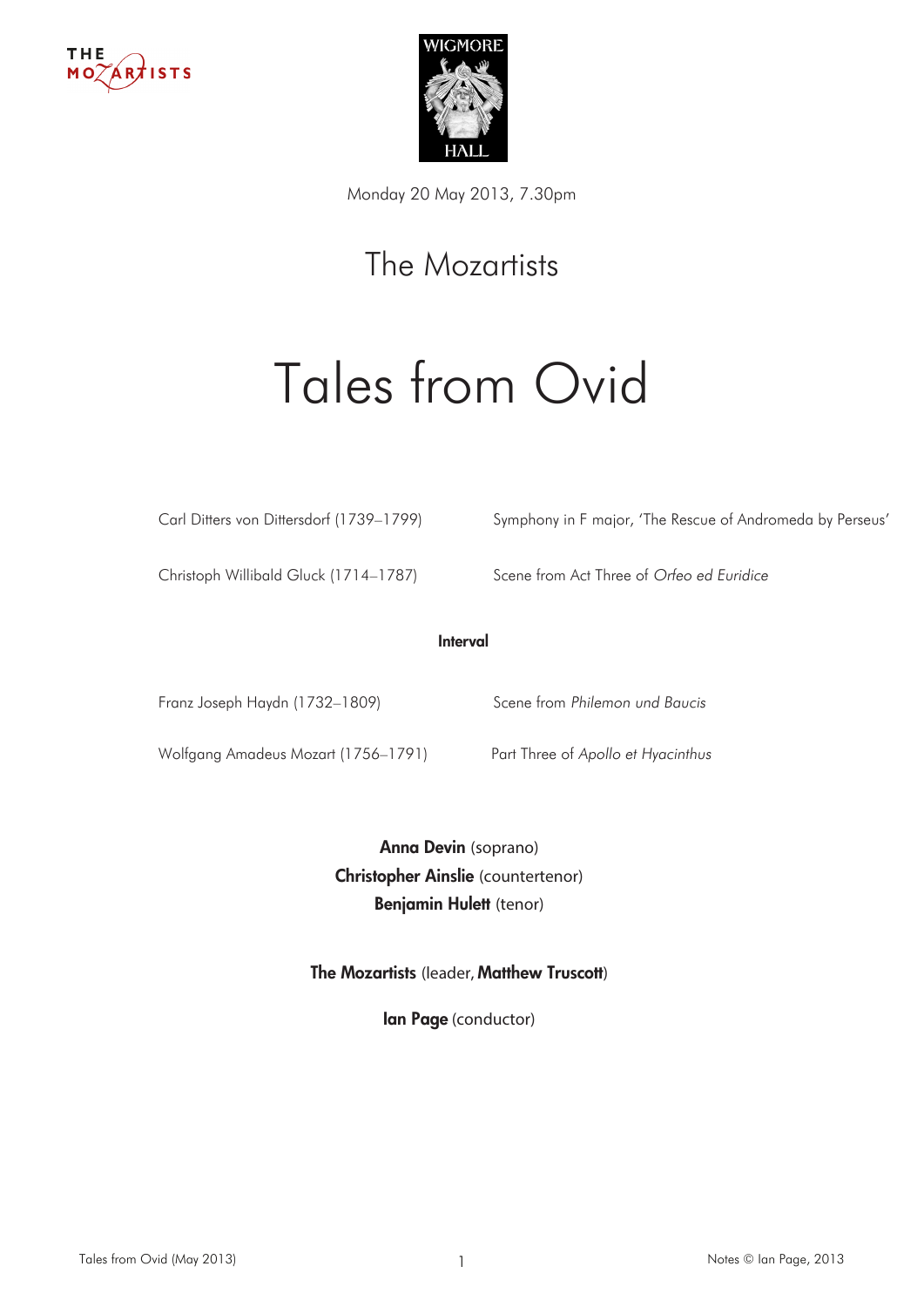

### Dittersdorf Symphony in F major, 'The Rescue of Andromeda by Perseus'

1. Adagio non molto 2. Presto 3. Larghetto 4. Vivace – Tempo di Minuetto

The Roman poet known as Ovid (his full name was Publius Ovidius Naso) was born in 43 BC, the year after the death of Julius Caesar, and he died in AD 17. Alongside his contemporaries Horace and Virgil he ranks among the greatest Latin poets, and his works include *Heroides*, *Amores*, *Ars Amatoria* and – most famous and influential of all – *Metamorphoses*. In AD 8 he was exiled to the shores of the Black Sea at the express command of the Emperor Augustus, perhaps because his *Ars Amatoria* advocated and celebrated adultery at a time when the Emperor was seeking to promote monogamous marriage. In exile he wrote *Tristia* and *Epistulae ex Ponto*.

*Metamorphoses* is an immense, fifteen-book narrative poem which chronicles the history of the world from its creation right up until Ovid's own day. It incorporates some 250 stories from Classical Greek and Roman mythology, all of which culminate in some form of magical transformation, and is considered one of the most important works in Western literature. It inspired such authors as Chaucer, Shakespeare, Dante and Boccaccio, and many of the earliest operas were based on stories from it, despite the inherent difficulties in representing transformation scenes on stage. Each of the four works featured in this evening's concert evoke stories featured in *Metamorphoses*, and further tales and characters which were to form the basis of operas include Acis and Galatea, Ariadne, Daphne, Echo and Narcissus, Venus and Adonis, Semele and Medea.

In the 1780s the colourful and splendidly named Viennese composer Carl Ditters von Dittersdorf (he was actually ennobled by Empress Maria Theresia in 1773; before then he was plain Carl Ditters) wrote a series of twelve programmatic symphonies inspired by specific tales from Ovid's *Metamorphoses*, of which six have survived. These include depictions of the Lycian Peasants being transformed into frogs and Actaeon into a stag, and the fourth of these symphonies is titled 'The Rescue of Andromeda by Perseus'.

Perseus was a Greek demi-god, the son of Zeus and Danaë, famed for having slain the Gorgon Medusa. Medusa, who is described as having a hideous female face with live venomous snakes instead of hair, turned all who looked at her to stone; but aided by gifts of winged sandals (with which to fly) from Hermes and a polished shield from Athena, Perseus cut her head off with his sword by viewing her reflection in his shield while she slept.

The ensuing story of Perseus' rescue of Andromeda comes from Book IV of *Metamorphoses*. Andromeda is the daughter of King Cepheus of Ethiopia, and her mother, Queen Cassiopeia, has provoked the anger of the gods by claiming herself to be more beautiful than the cherished sea-nymphs, the Nereids. The gods have responded by sending a terrifying sea-monster which can only be placated by the sacrifice of Andromeda. When Perseus flies past he sees Andromeda tied to a rock and vows to save her on condition that if he succeeds he can marry her. The King and Queen gladly consent, Perseus slays the monster, and he and Andromeda are joyfully united.

Although the reflective slow movement with which Dittersdorf's symphony begins has no prescribed narrative, it seems to portray Perseus flying high above the world, content in the satisfaction of his triumph over the Gorgon, as an ethereal oboe solo hovers serenely over gentle sonorities provided by muted strings and horns. The lively second movement is headed by a quotation from Ovid – "motis talaribus aera findit" ("he cuts a path through the air on his fluttering anklets"); as Perseus looks down and sees Andromeda, his excitement at her beauty is matched by his anxiety at the danger she is in. There follows a soulful larghetto in F minor, which again has no superscription but is redolent of Andromeda's grief and despair at her plight, while the finale is headed by another quotation from Ovid, "gaudent generumque salutant" ("they rejoice and welcome the son-in-law"). This begins in a vivacious D minor before rather surprisingly subsiding into a more introspective minuet, perhaps reflecting the privacy and intimacy of the wedding party after the clamour of public celebration following the slaying of the sea-monster.

Dittersdorf, whose father was a costumier in Vienna's imperial court and theatre, was a remarkably prolific composer, and enjoyed considerable success in his day. His compositions include some 120 symphonies, 40 solo concertos – including ones for flute, oboe, viola, cello and double bass – and numerous oratorios and operas. He was also an accomplished violinist, and at a house-concert in Vienna in 1784 he played in what can well claim to have been the most distinguished string quartet ever assembled – Haydn was the other violinist, Mozart played the viola and Vanhal the cello.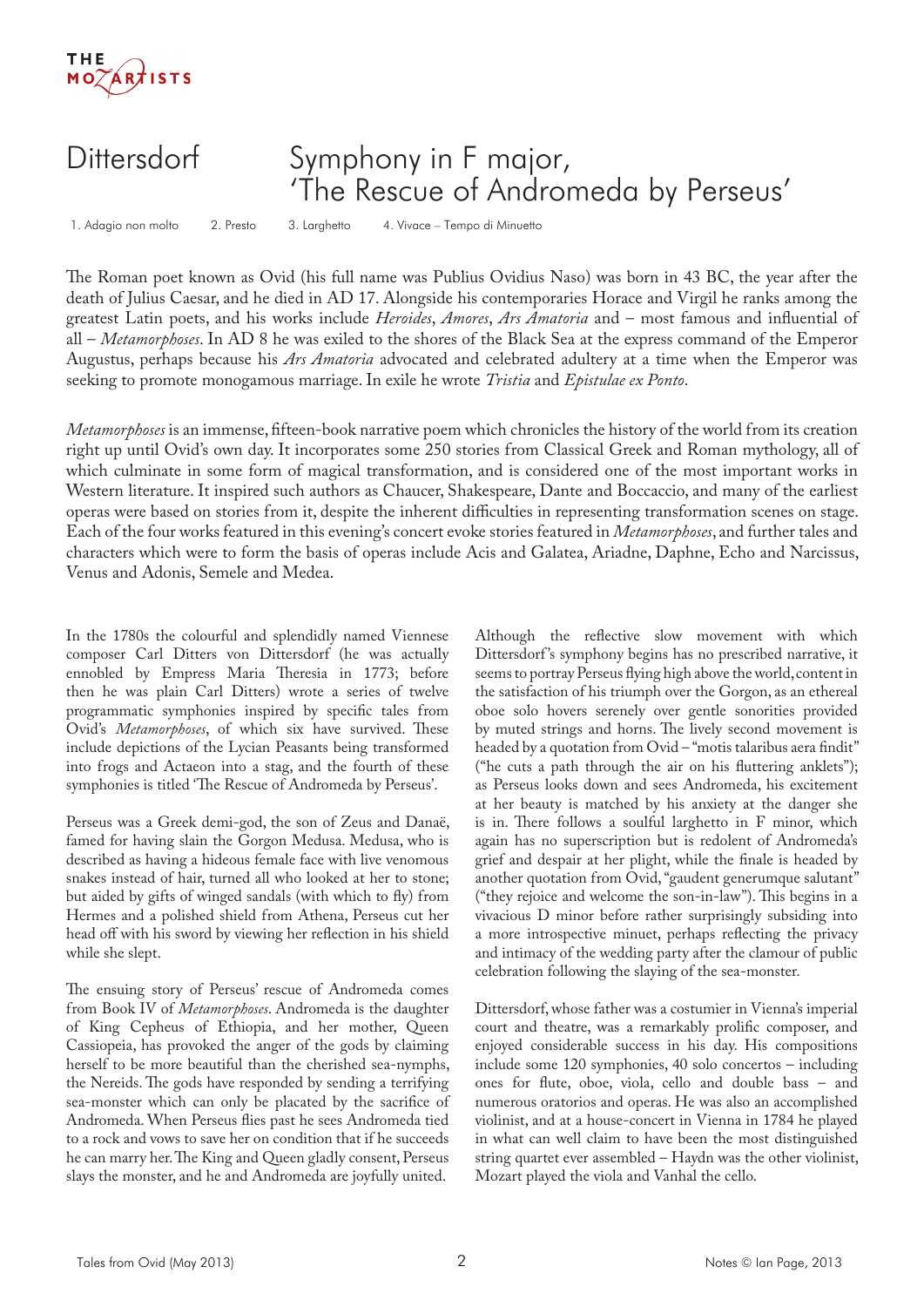## Gluck Scene from Act Three of Orfeo ed Euridice

Anna Devin (Euridice), Christopher Ainslie (Orfeo)

The story of Orpheus, and his descent into Hades to rescue his beloved Eurydice, has inspired composers throughout the history of opera, from Jacopo Peri (1600), Giuseppe Caccini (1602) and Claudio Monteverdi (1607) to Hans Werner Henze (1978), Harrison Birtwistle (1986) and Philip Glass (1993). Rameau and Debussy both worked extensively on Orpheus projects which they failed to complete, and the dozens of eighteenth century settings of the story included Haydn's final opera, *L'anima del filosofo*, written in London in 1791 but not performed until 1951.

*Orfeo ed Euridice* was the first of the three so-called 'reform' operas that Gluck wrote in collaboration with the poet Raniero Calzabigi, and it is generally considered to be one of the most important works in the history of opera. It was premièred at the Burgtheater in Vienna on 5 October 1762, and the following day the six-year-old Mozart arrived in the Austrian capital for the very first time. This coincidence seems curiously symbolic, and it was certainly bold of Gluck to choose for his new opera the subject of mythology's greatest musician, requiring him as it did to create music that could convincingly depict Paradise and placate the Furies.

#### **RECITATIVO ACCOMPAGNATO**

ORFEO: Vieni, segui i miei passi, Unico, amato oggetto Del fedele amor mio!

EURIDICE: Sei tu? M'inganno? Sogno? Veglio? O deliro?

ORFEO: Amata sposa, Orfeo son io, e vivo ancor! Ti venni fin negli Elisi a ricercar. Fra poco il nostro cielo, Il nostro sole, il mondo Di bel nuovo vedrai!

EURIDICE: Tu vivi? Io vivo? Come? Ma con qual arte? Ma per qual via?

ORFEO: Saprai tutto da me. Per ora non chieder più! Meco t'affretta, E il vano importuno timor dall'alma sgombra! Ombra tu più non sei, Io non son ombra.

The story of how Orpheus is allowed to rescue his beloved Eurydice from the underworld on condition that he does not look at her reaches its climax in the third act of Gluck's opera. Disorientated by her return towards the mortal world and bemused by Orpheus' failure to help or even make eye contact with her, Eurydice is in a state of such agitation that Orpheus briefly forgets the decree and turns to face his wife, thereby consigning her to a second death.

Gluck and Calzabigi's reforms were in fact not entirely new, and in many respects involved adopting existing French models rather than Italian ones. These included giving priority to the concept of the scene, rather than individual numbers, the rejection of the 'da capo' arias beloved by Italian 'opera seria', the use of the orchestra throughout (rather than having recitatives accompanied solely by the continuo section), and the rejection of empty virtuosity in the vocal writing. The one important Italian tradition which still won the day, however, was the need for a happy ending – in this version of the myth, Cupid is eventually victorious, and Orpheus and Eurydice are reunited for a second time.

#### **ACCOMPANIED RECITATIVE**

*ORPHEUS: Come, follow my steps, sole, beloved object of my faithful love.*

*EURYDICE: Is it you? Am I deceived? Am I dreaming? Am I awake? Or am I raving?*

*ORPHEUS: Beloved wife, I am Orpheus, and am still alive! I have come even as far as Elysium to find you. In a short while our own sky, our sun and our world you will see beautifully anew!*

*EURYDICE: Are you alive? Am I alive? How come? Through what means? In what way?*

*ORPHEUS: You will learn all about it from me. For the time being ask no more! Hasten with me, and banish the foolish, untimely fear in your soul! You are no longer a phantom; I am not a phantom.*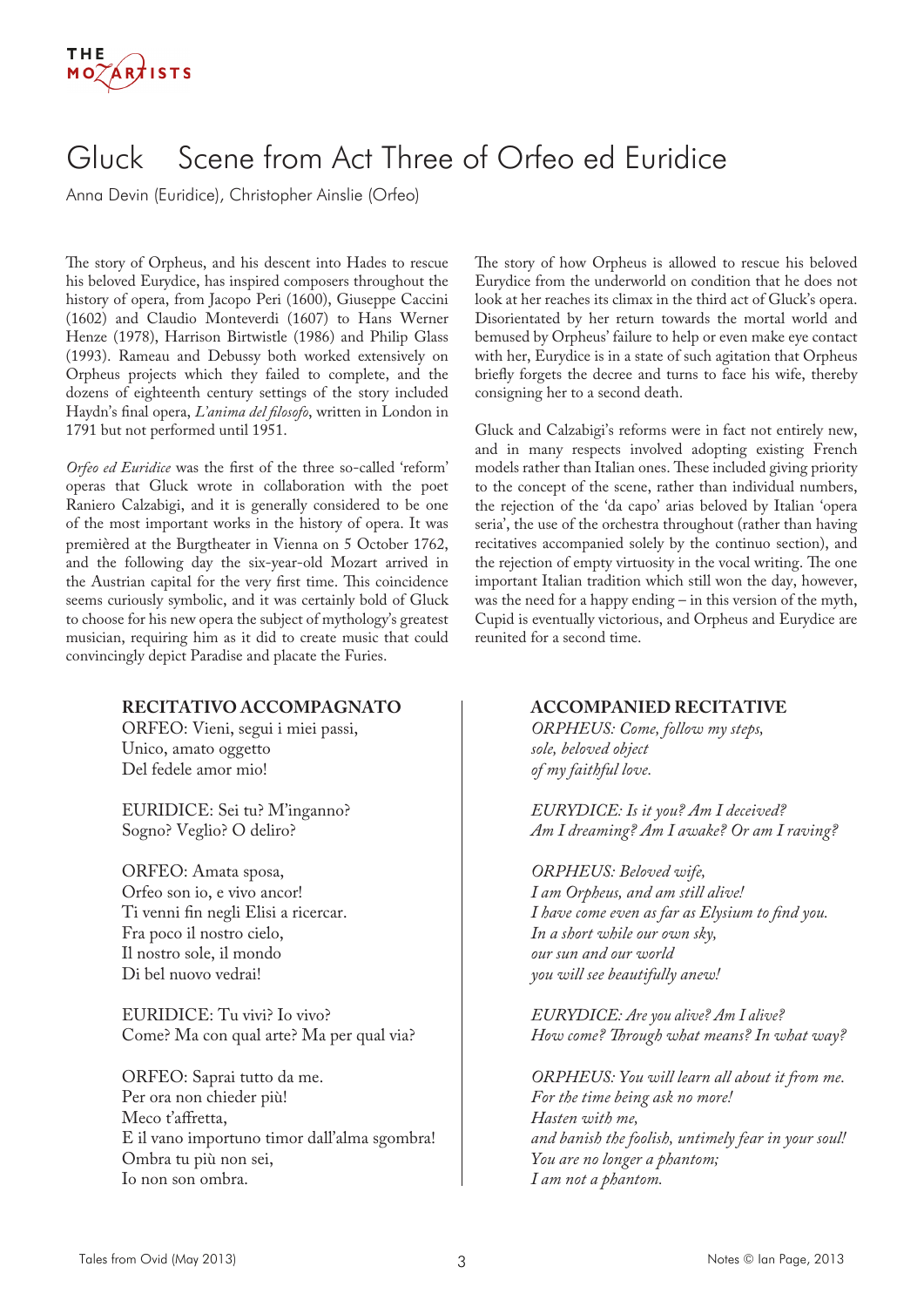

EURIDICE: Che ascolto? E sarà ver? Pietosi Numi, Qual contento è mai questo! Io dunque in braccio all'idol mio Fra' più soave lacci D'Amore e d'Imeneo Nuova vita vivrò!

ORFEO: Sì, mia speranza! Ma tronchiam le dimore, Ma seguiamo il cammin. Tanto è crudele la fortuna con me, Che appena io credo di possederti, Appena so dar fede a me stesso.

EURIDICE: E un dolce sfogo del tenero amor mio Nel primo istante che tu ritrovi me, Ch'io ti riveggo, T'annoia, Orfeo!

ORFEO: Ah, non è ver, ma... Sappi... senti... (Oh legge crudel!) Bella Euridice, Inoltra i passi tuoi!

EURIDICE: Che mai t'affanna In sì lieto momento?

ORFEO: (Che dirò? Lo preveddi! Ecco il cimento!)

EURIDICE: Non m'abbracci? Non parli? Guardami almen. Dimmi, son bella ancora, Qual era un dì? Vedi, che forse è spento Il roseo del mio volto? Odi, che forse s'oscurò Quel che amasti, E soave chiamasti, Splendor de' sguardi miei?

ORFEO: (Più che l'ascolto, Meno resisto. Orfeo, coraggio!) Andiamo, mia diletta Euridice! Or non è tempo Di queste tenerezze, Ogni dimora è fatale per noi.

*EURYDICE: What do I hear! And can it be true? Merciful Heavens, what happiness indeed is this! Will I then in the arms of my beloved, within the sweetest chains of Love and Marriage, live a new life?*

*ORPHEUS: Yes, my hope! But let us stop delaying; let us follow the path. So cruel is Fortune to me that I scarcely believe that I have you, I scarcely know how to believe myself.*

*EURYDICE: And a sweet token of my tender love at the first moment that you find me again, and that I see you again, annoys you, Orpheus?*

*ORPHEUS: Ah, it's not true! But know... Listen... (Oh, cruel decree!) Beautiful Eurydice, quicken your steps.*

*EURYDICE: Whatever can be troubling you at such a happy moment?*

*ORPHEUS: (What can I say? I foresaw it. Here's the rub!)*

*EURYDICE: Will you not embrace me? Do you not speak to me? Look at me, at least. Tell me, am I beautiful still, as I once used to be? Do you see that the colour in my cheeks has perhaps faded? Do you sense that perhaps has been dimmed that which you used to love and called sweet – the splendour of my eyes?*

*ORPHEUS: (The more that I hear, the less I can resist. Orpheus, have courage!) Let's go, my darling Eurydice! Now is not the time for these endearments; every delay is fatal for us.*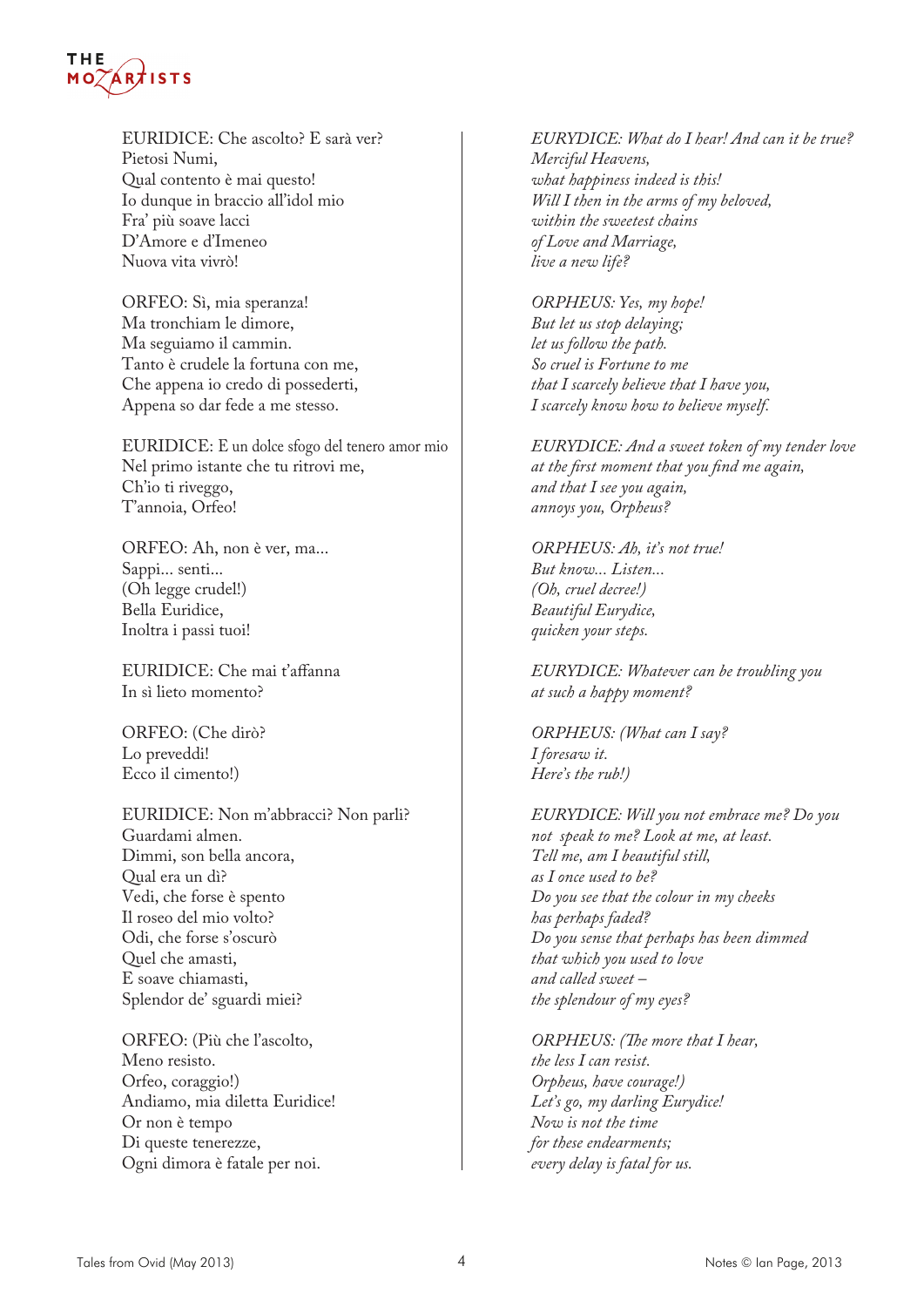#### THE **ARTISTS**  $MO$

EURIDICE: Ma... un sguardo solo...

ORFEO: È sventura il mirarti.

EURIDICE: Ah, infido! E queste son l'accoglienze tue! Mi nieghi un sguardo, Quando dal caro amante E dal tenero sposo Aspettarmi io dovea Gli amplessi e i baci!

ORFEO: (Che barbaro martir!) Ma vieni e taci!

EURIDICE: Ch'io taccia! E questo ancora Mi restava a soffrir? Dunque hai perduto La memoria, l'amore, La costanza, la fede? E a che svegliarmi dal mio dolce riposo, Or ch'hai pur spente Quelle a entrambi sì care d'Amore E d'Imeneo pudiche faci! Rispondi, traditor!

ORFEO: Ma vieni, e taci!

**DUETTO** ORFEO: Vieni, appaga il tuo consorte!

EURIDICE: No, più cara è a me la morte, Che di vivere con te!

ORFEO: Ah, crudel!

EURIDICE: Lasciami in pace!

ORFEO: No, mia vita, ombra seguace Verrò sempre intorno a te!

EURIDICE: Ma perché sei sì tiranno?

ORFEO: Ben potrò morir d'affanno, Ma giammai dirò perché!

EURIDICE, ORFEO: Grande, o Numi, è il dono vostro! Lo conosco e grata/grato io sono! Ma il dolor che unite al dono È insoffribile per me.

*EURYDICE: But... one single look...*

*ORPHEUS: Looking at you would be disastrous.*

*EURYDICE: Ah, faithless man! And these are your reassurances? You deny me a glance, when from my dear lover and tender husband I might have expected hugs and kisses?*

*ORPHEUS: (What excrutiating torture!) But come, and keep quiet.*

*EURYDICE: Keep quiet? And this too I have to endure? Have you then lost memory, love, constancy, faith? And why do you waken me from my sweet repose, now that you have indeed extinguished those chaste torches so dear to both Love and Marriage? Answer, traitor!*

*ORPHEUS: But come, and keep quiet.*

*DUET ORPHEUS: Come, appease your husband!*

*EURYDICE: No, more dear to me is death than to live with you.*

*ORPHEUS: Ah, cruel woman!*

*EURYDICE: Leave me in peace.*

*ORPHEUS: No, my treasure, as a loyal phantom I shall always hover around you.*

*EURYDICE: But why are you being so cruel?*

*ORPHEUS: I could well die of grief, but never will I tell why.*

*EURYDICE, ORPHEUS: Great is your gift, o Gods! I know it and am grateful! But the grief which is attached to the gift is insufferable for me.*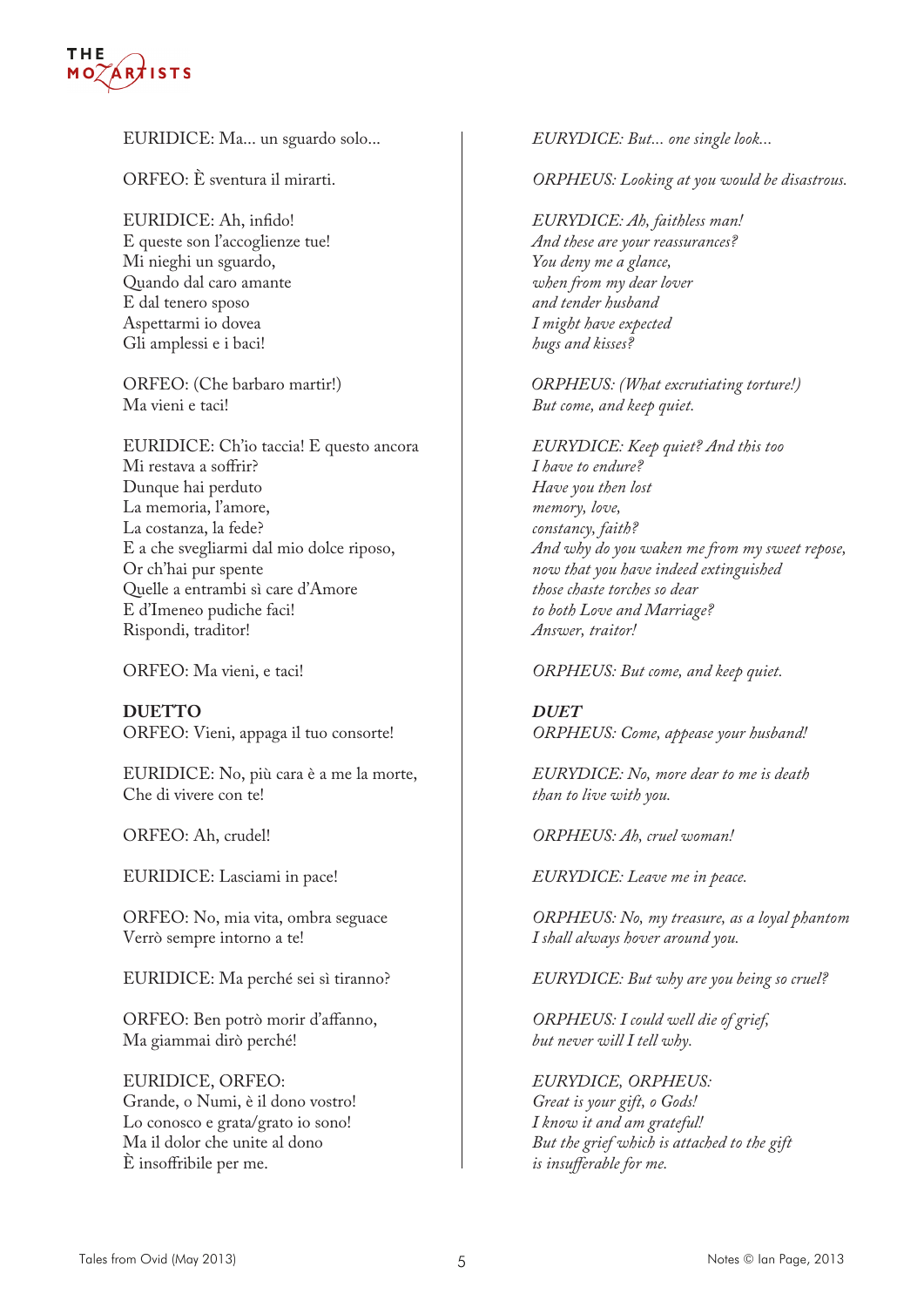## **THE**

#### **RECITATIVO ACCOMPAGNATO**

EURIDICE: Qual' vita è questa mai che a vivere incomincio! E qual funesto, terribile segreto Orfeo m'asconde! Perché piange, e s'affligge? Ah, non ancora troppo avvezza agli affanni, che soffrono i viventi; a sì gran colpo manca la mia costanza; agli occhi miei si smarrisce la luce, oppresso in seno mi diventa affannoso il respirar. Tremo, vacillo e sento fra l'angoscia e il terrore da un palpito crudel vibrarmi il core.

#### **ARIA**

EURIDICE: Che fiero momento! Che barbara sorte! Passar dalla morte a tanto dolor! Avvezzo al contento d'un placido oblio, fra queste tempeste, si perde il mio cor! Vacillo, tremo...

#### **RECITATIVO ACCOMPAGNATO**

ORFEO: Ecco un nuovo tormento!

EURIDICE: Amato sposo, m'abbandoni così? Mi struggo in pianto; non mi consoli? Il duol m'opprime i sensi; non mi soccorri? Un'altra volta, oh stelle, dunque morir degg'io senza un amplesso tuo, senza un addio?

ORFEO: Più frenarmi non posso, a poco a poco la ragion m'abbandona, oblio la legge, Euridice e me stesso! E...

EURIDICE: Orfeo, consorte! Ah... mi sento... languir.

ORFEO: No, sposa! Ascolta! Se sapessi... Ah che fo? Ma fino a quando in questo orrido inferno dovrò penar?

#### *ACCOMPANIED RECITATIVE*

*EURYDICE: What life is this that I am starting to live? And what dreadful, terrible secret is Orpheus hiding from me? Why does he weep and look so troubled? Ah, I am not yet reaccustomed to the pangs which the living suffer; at such a great blow my constancy fails me; the light fades in front of my eyes, and trapped in my breast my breath becomes short. I tremble, I sway, and I feel my heart vibrating with bitter palpitations of anguish and terror.*

#### *ARIA*

*EURYDICE: What cruel moment, what wretched fate! To pass from death to such sorrow! Accustomed to the contentment of calm oblivion, my heart is lost among these storms. I sway, I tremble...*

#### *ACCOMPANIED RECITATIVE*

*ORPHEUS: Here is a new torment!*

#### *EURYDICE: Beloved husband, you abandon me like this? I am consumed with grief, and you do not console me? Sorrow overwhelms my senses, and you do not help me? Must I then die a second time, oh heavens, without your embrace, without a farewell?*

*ORPHEUS: I can't restrain myself any longer. Little by little my reason leaves me; I forget the decree, Eurydice, even myself! And…* 

*EURYDICE: Orpheus, husband! Ah… I feel myself… dying.*

*ORPHEUS: No, my wife! Listen! If you knew… Ah, what am I doing? For how long must I suffer in this dreadful hell?*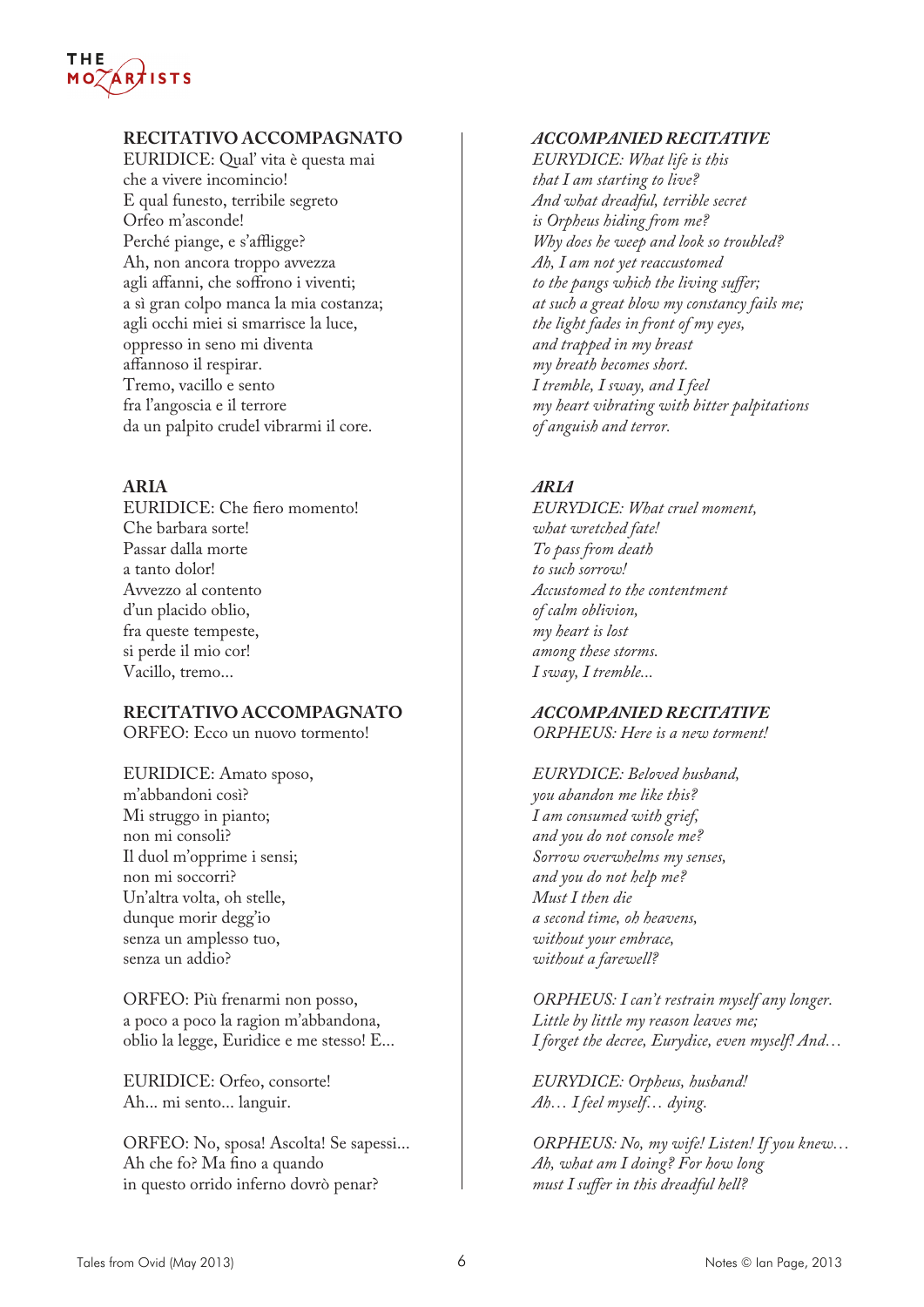#### **THF ARTISTS**

#### EURIDICE: Ben mio, ricordati... di... me!

ORFEO: Che affanno! Oh, come mi si lacera il cor! Più non resisto... Smanio... fremo... deliro... Ah! Mio tesoro!

EURIDICE: Giusti Dei, che m'avvenne? Io manco, io moro.

ORFEO: Ahimè! Dove trascorsi? Ove mi spinse un delirio d'amor? Sposa! Euridice! Consorte! Ah più non vive, la chiamo invan! Misero me! La perdo, e di nuovo e per sempre! Oh legge! Oh morte! Oh ricordo crudel! Non ho soccorso, non m'avanza consiglio! Io veggo solo – ah, fiera vista! – il luttuoso aspetto dell'orrido mio stato! Saziati, sorte rea! Son disperato!

#### **ARIA**

ORFEO: Che farò senza Euridice? Dove andrò senza il mio ben? Euridice! Euridice! Oh Dio! Rispondi! Io son pure il tuo fedel. Ah! Non m'avanza più soccorso, più speranza, né dal mondo, né dal ciel!

#### *EURYDICE: My beloved, remember me!*

*ORPHEUS: What torment! Oh, how it tears my heart! I can withstand it no longer. I rant… I tremble… I am delirious… Ah, my treasure!*

*EURYDICE: Just Gods, what is happening to me? I faint… I die.*

*ORPHEUS: Alas! What have I done? To where has love's frenzy driven me? Wife! Eurydice! My consort! Ah, she no longer lives, I call her in vain. Woe is me! I have lost her again, and for ever! Oh cruel decree! Oh death! Oh bitter reminder! There is no help, no advice for me. I see only – oh cruel sight! – the mournful aspect of my wretched state. Be satisfied, ghastly fate! I am driven to despair.*

#### *ARIA*

*ORFEO: What shall I do without Eurydice? Where shall I go without my beloved? Eurydice! Eurydice! Oh God! Answer! I am still your faithful love. Ah, there is left to me no more help, no more hope, either on earth or in heaven!*

Interval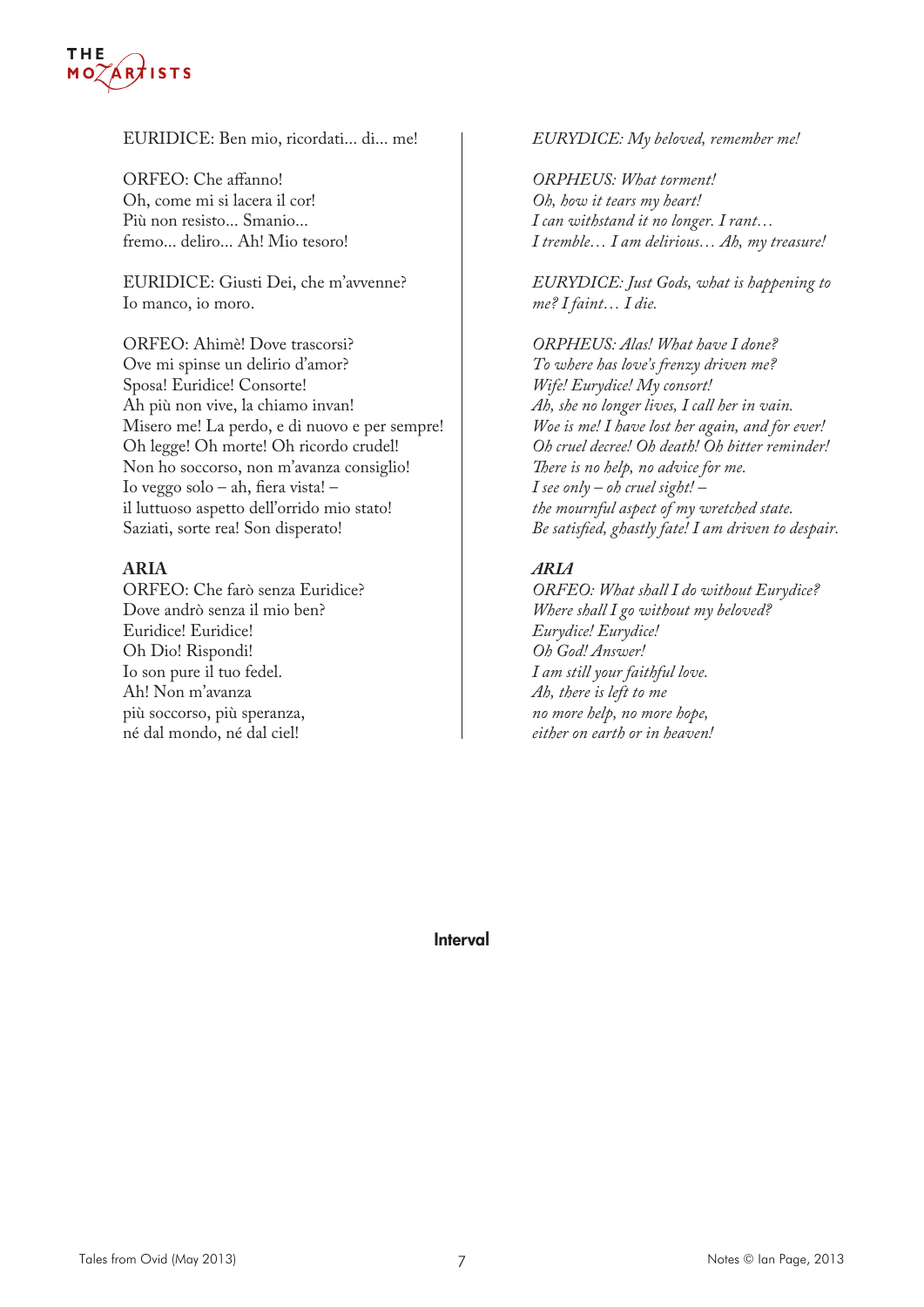# **ARTISTS**

### Haydn Overture and Scene from Philemon und Baucis

Anna Devin (Baucis, Narcissa), Benjamin Hulett (Aret)

On 1 May 1761 the twenty-nine-year old Franz Joseph Haydn was appointed Vice-Kapellmeister to Prince Paul Anton Esterházy. Thus began one of the most important and productive master/servant relationships in the history of music, for although the Prince died within a year of Haydn's appointment, he was succeeded by his brother Nikolaus, who over the next twenty-eight years was to be an extraordinarily enlightened and inspirational benefactor for Haydn. The Esterházys, whose main residence was their palace in Eisenstadt, a small town 26 miles south-east of Vienna, were the wealthiest and most influential family of the Hungarian nobility, and Prince Nikolaus had bold ambitions for the physical and artistic development of his court, quickly earning the soubriquet 'Nikolaus the Magnificent'.

The greatest of all his projects was the transformation of his modest hunting lodge in the reclaimed swampland east of Lake Neusiedl into the splendid new summer palace Esterháza. This was ready for occupation by 1766 – the same year that Haydn assumed the role of main Kapellmeister following the death of the elderly Gregor Werner – and Haydn and his musicians were to spend an increasing amount of their time there. In 1768 the new opera house at Esterháza opened with the première of Haydn's comic opera *Lo speziale*, and five years

> BAUCIS: Heut' fühl ich der Armut Schwere, Dieser kleinen Hütte Leere, Weil ich niemand helfen kann, Ihr Erhöhten dieser Erden! Ihr könnt Göttern ähnlich werden. Nehmt euch nur des Niedern an!

Moved by their generosity, Jupiter determines to reward Philemon and Baucis with a gift far more valuable to them than wealth, fame or status. He transforms the funeral urns of Aret and Narcissa into an arbour of roses, inside which the young couple sit and gradually return to life. The surviving manuscript score of the singspiel version of the opera includes a short orchestral interlude at this moment in the drama, although this music has been identified as not being by Haydn

> ARET: Wenn am weiten Firmamente nur die kleinste Sonne brennte, blieb es doch ein Wunderbau. Myriaden Sonnenglänzen in des Äthers ewigen Grenzen zur Bewundrung, nicht zur Schau.

later a new marionette theatre was completed. It was for this theatre that Haydn wrote *Philemon und Baucis*, which received its first performance on 2 September during a visit from the Empress Maria Theresia. The work, which is set in a small village in ancient Phrygia, is subtitled 'Jupiter's journey to the Earth', and as with Haydn's other marionette operas the text is in German. The score for this original setting was soon lost, but the work was adapted and revived as a singspiel (without puppets) in 1780, and a manuscript of the singspiel version has survived.

Jupiter and Mercury (both spoken roles) have come down to earth disguised as pilgrims, but are appalled that their requests for sustenance and lodging have been rejected by everyone they have approached. They finally arrive at the small hut of Philemon and Baucis, an elderly couple who are mourning the recent death of their only son, Aret, and his fiancée Narcissa. Despite their grief and their poverty they do all they can to help the visitors. Baucis prepares a hot bath and a modest meal, but laments the fact that she cannot do more for them. Left alone she bemoans her fate, and the failure of the other villagers to help, in an aria whose tender simplicity and unadorned sincerity reflects both her kind-heartedness and the modesty of her social status.

> *BAUCIS: Today I feel the hardship of poverty, the emptiness of this tiny hut, because I am unable to help anyone. You exalted ones of this earth, you can become like gods. All you need to do is to look after the lowly.*

but from a parody opera called *Alceste* by Carlo d'Ordonez (1734-1786), which was frequently performed at Esterháza.

Undoubtedly by Haydn, though, is Aret's ensuing aria, "Wenn am weiten Firmamente", in which he sings – amid a luscious texture of oboe solo, muted 2nd violin triplets and pizzicato 1st violins and bass – of his dawning realisation and wonder at the miracle that has just occurred.

> *ARET: If from the furthest heavens only the smallest ray of sun shone through, it is still a miracle. Myriad sun rays gleam in the everlasting borders of the ether, to wonder at, not to observe.*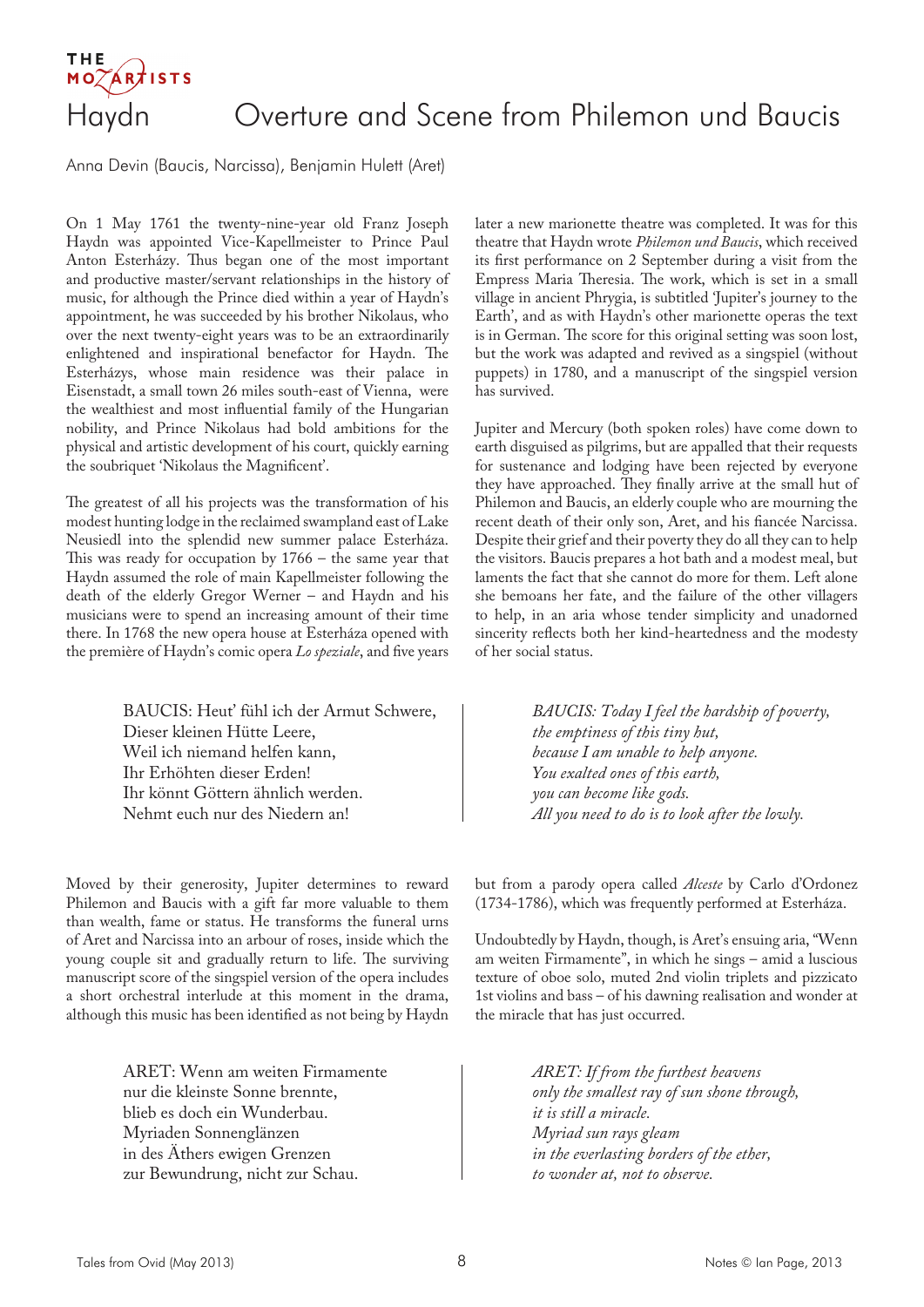

As Aret and Narcissa are reunited, they pledge their devotion and undying love to one another in a charming and jubilant duet.

ARET: Entflohn ist nun der Schlummer, Narcissa, der uns so reizend schien. Ich seh es ohne Kummer: Wo du bist, Narcissa, da muß mein Glücke blühn.

NARCISSA: Mit lust erfülltem Herzen, Aret, kehrt sich mein Blick nach dir. Vor dir fliehn Gram und Schmerzen, Aret, du bist mir die höchste wonne.

BEIDE: Es trenn' uns nie des Schicksals mächtges Wort.

ARET: Ich wünsche nichts, als dich beglückt zu wissen.

NARCISSA: Ich will kein Glück, als nur mit dir genießen.

BEIDE: Und immer sind wir neidenswert, nur dieser Wunsch sei uns gewährt.

*ARET: The slumber has now departed, which seemed so delightful to us, Narcissa. I behold it without grief: where you are, Narcissa, there must my joy blossom.*

*NARCISSA: With a heart filled with joy, Aret, my gaze settles on you. May grief and torments flee from you, Aret, you are my greatest bliss.*

*BOTH: We shall never be separated by Fate's mighty word.*

*ARET: I wish for nothing, except to know that you are happy.*

*NARCISSA: I want no happiness, unless I can share it with you.*

*BOTH: And we are always to be envied, if this wish is granted to us.*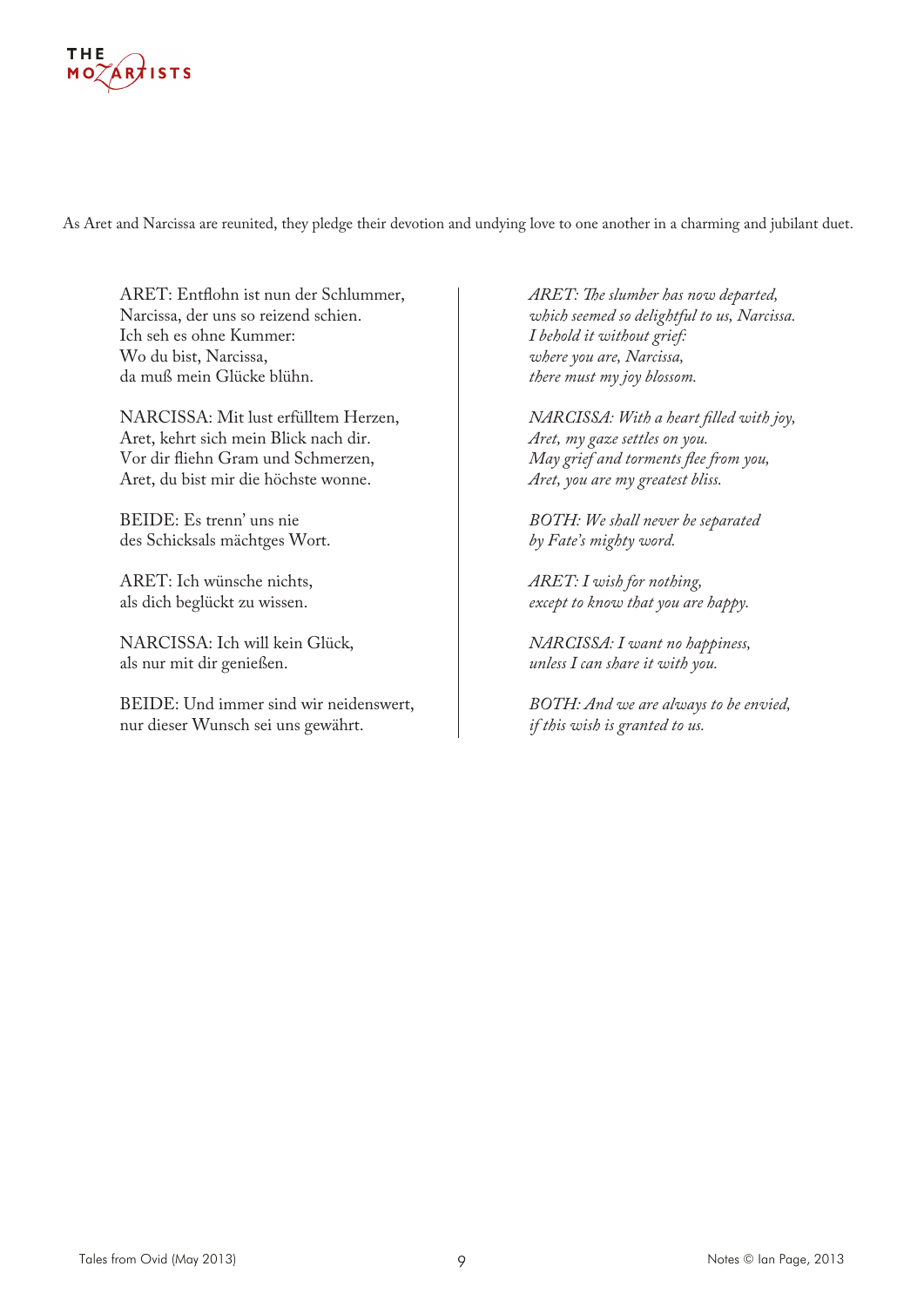#### THE **ÁR**†ISTS Mozart Part Three of Apollo et Hyacinthus

Anna Devin (Melia), Christopher Ainslie (Apollo), Benjamin Hulett (Oebalus)

*Apollo et Hyacinthus* was Mozart's first opera, written and first performed when the composer was just eleven years old. The grammar school attached to Salzburg's Benedictine University had had a tradition since 1617 of performing an annual Latin play, and in 1661 a theatre equipped with elaborate stage machinery had been erected adjacent to the university's Great Hall. In addition to the annual event in August, individual classes at the grammar school sometimes presented their own productions – indeed the five-year-old Mozart, though not attached to the school, had taken part in a Latin school play there in 1761 – and in May 1767 the third year students performed a five-act Latin tragedy, Clementia Croesi ('The Clemency of Croesus'). The three parts of *Apollo et Hyacinthus*  were originally performed between the acts of this play.

In the original story of *Apollo and Hyacinth* as told by Ovid, Apollo is in love with Hyacinthus. While the two are playing discus together, Hyacinth is so impressed by the skill and strength of Apollo's first throw that he avidly runs to pick the discus up as it lands on the ground; the discus, however, ricochets off a rock as it lands and gives Hyacinth a mortal blow to the head. A grief-stricken Apollo refuses to let Hades claim the boy, and instead creates a flower, the hyacinth, from his spilled blood. Other accounts of the myth add the character of Zephyrus, Apollo's rival for the affections of Hyacinth. In this version, the jealous Zephyrus deliberately blows Apollo's discus off course and causes it to strike Hyacinth.

#### **RECITATIVE ACCOMPAGNATO**

OEBALUS:

Hyacinthe! – Nate! – vixit – exanimis iacet! – Apollo, dixit, innocens est, o Pater! Crede mihi, non est; Zephyrus est auctor necis. Sic ergo mecum Zephyre ter mendax! agis? Sic Numen ipsum sceleris et tanti reum Arguere, sic me fallere haud Regem times? Cruente! faxim crimen hoc proprio luas Cruore! – Mortem Filii an inultus feram?

#### **ARIA**

OEBALUS: Ut navis in aequore luxuriante Per montes, per valles undarum iactatur, Et iamiam proxima nubibus stat, Et iamiam proxima Tartaro nat: Sic bilis a pectore bella minante Per corpus, per venas, per membra grassatur. Furore sublevor; Dolore deprimor. Ira, vindicta conglomerant se, Atque quassare non desinunt me.

The libretto of the opera sought to make the story more palatable to eighteenth-century audiences by adding the characters of Melia and Oebalus. Melia becomes the object of Apollo's now heterosexual love, with Oebalus sharing her grief at Hyacinth's death, while Zephyrus provides the treachery and deceit which drives the drama forward. In this way the culmination of the opera becomes more about forgiveness and redemption, themes that were to dominate the great operatic masterpieces of Mozart's maturity.

The music of *Apollo et Hyacinthus* displays remarkable maturity, individuality and virtuosity, particularly in the third and final section of the work. Oebalus' aria is a wonderfully visceral evocation of the mourning father's anger and despair, with flashing violin scales and huge melodic leaps magnificently capturing the turbulent sea imagery, but the emotional climax of the score is surely the duet between Oebalus and Melia. Mozart's fledgling genius is already apparent in the beauty not only of the melody but also of the scoring: muted first violins, lapping violas and pizzicato second violins, cello and bass are gently supported by horns, creating an exquisite texture over which father and daughter lament their plight. Their despair is resolved with the return and forgiveness of Apollo, and the work ends with a delightfully effervescent and reconciliatory trio for the surviving protagonists.

#### *ACCOMPANIED RECITATIVE OEBALUS:*

*Hyacinthus! My son!.. His life is over. He lies dead! "Apollo is innocent, father!", he said. "Believe me, it was not he; Zephyrus is the author of my death." Is this then how you treat me, ever lying Zephyrus? Have you thus accused the god himself of so foul a crime, and do you not fear to deceive me, the King? Bloodthirsty one! I'll avenge this crime with your own blood! Should I bear a son's death unavenged?*

#### *ARIA*

*OEBALUS: Just as a ship on a violent sea is thrown through the mountains and valleys of the waves, one moment perching close to the clouds, the next plunging close to Tartarus, so the rage from a heart bent on vengeance surges through my body, my veins and my limbs. My fury buoys me up; I sink under my grief; rage and vengeful thoughts intertwine, and will not let me rest.*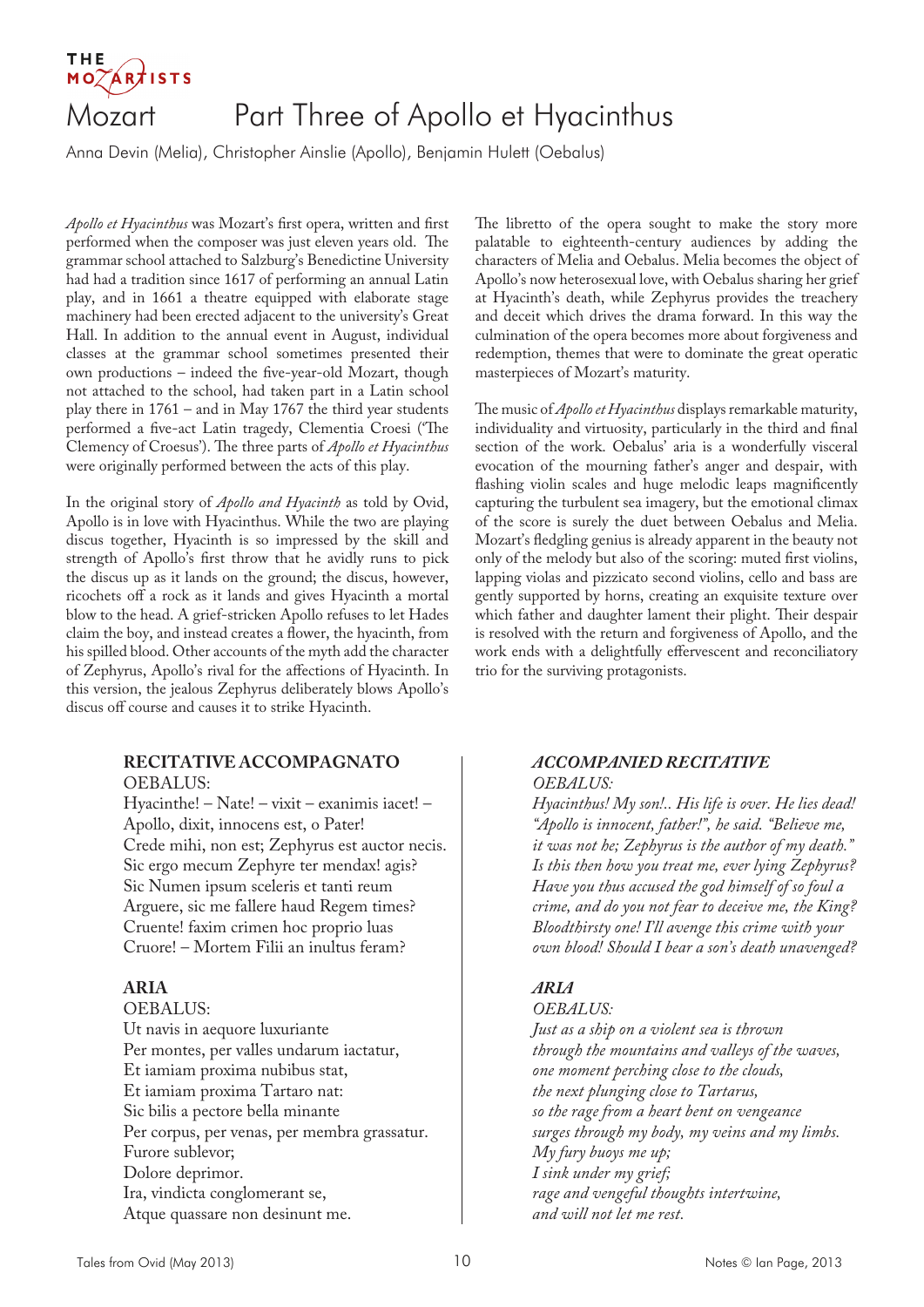

#### **RECITATIVO**

*(Accedit Melia.)* MELIA: Quocumque me converto, crudelis Dei, Monumenta detestanda conspicio. Prius Perire Zephyrum videram, et Fratrem modo Video natare sanguine insontem suo.

#### OEBALUS:

Quid comite nullo Filia huc infers pedem? An latro iamiam fugit?

#### MELIA:

Hunc iussi illico Vitare nostra regna, nam caedem improbus Nova gravare caede non timuit Deus.

#### OEBALUS:

Quid loquere? caedem Nata! quam narras novam?

#### MELIA:

O Rex! amicum rapuit, et Zephyrum quidem, Ventisque me vidente lacerandum dedit.

#### OEBALUS:

O iustus est Apollo, dum plectit scelus, Quod imputavit perfidus et atrox Deo Zephyrus! hic auctor, Filia! est factae necis. Non est Apollo. Zephyrus in Fratrem tuum Discum agere non dubitavit.

MELIA: Unde autem Pater! Haec nosse poteras?

OEBALUS: Natus haec retulit mihi, Nam vivus est inventus a nobis. Meis Extinctus est in manibus.

MELIA: Heu me! quid? Pater! Quid ergo regno exisse iussisti Deum?

OEBALUS: Filia! dolore motus, et Zephyri dolis Delusus, id iussisse me memini. Impium Quis tale sibi timuisset a Zephyro scelus?

#### MELIA: O Genitor! omnes perditi iamiam sumus! Discessit, heu! discessit a nobis Deus! O crede, non inultus id probrum feret.

#### *RECITATIVE*

(Melia enters.) *MELIA: Wherever I turn, I see hateful reminders of the cruel god. Earlier I saw Zephyrus perish, and now I see my innocent brother swimming in his own blood.*

#### *OEBALUS:*

*Why are you coming here unattended, my daughter? Has the scoundrel already fled?*

#### *MELIA:*

*I ordered him at once to leave our kingdom, for the treacherous god has dared to exacerbate his earlier killing with fresh slaughter.*

*OEBALUS: What are you saying? What fresh slaughter do you mean?*

#### *MELIA:*

*O King! He seized our friend Zephyrus, and before my very eyes caused him to be torn to pieces by the winds.*

#### *OEBALUS:*

*Oh, Apollo is just, for he has punished the crime which the treacherous and monstrous Zephyrus imputed to the god! He was the author, my daughter, of the murder that was committed. It was not Apollo.Zephyrus did not hesitate to launch the discus at your brother.*

#### *MELIA:*

*But father! How could you know these things?*

*OEBALUS: Your brother told me, for he was alive when I found him. He died in my arms.*

*MELIA: What? Oh father, alas! Why then did you order the god to be banished from our kingdom?*

#### *OEBALUS:*

*O daughter! Moved by grief and deluded by the trickery of Zephyrus, I remember ordering that. Who would have suspected Zephyrus of so heinous a crime?*

#### *MELIA:*

*O father! Now we are all lost! Alas, he's gone, the god has left us! Believe me, he will not bear such an insult unavenged.*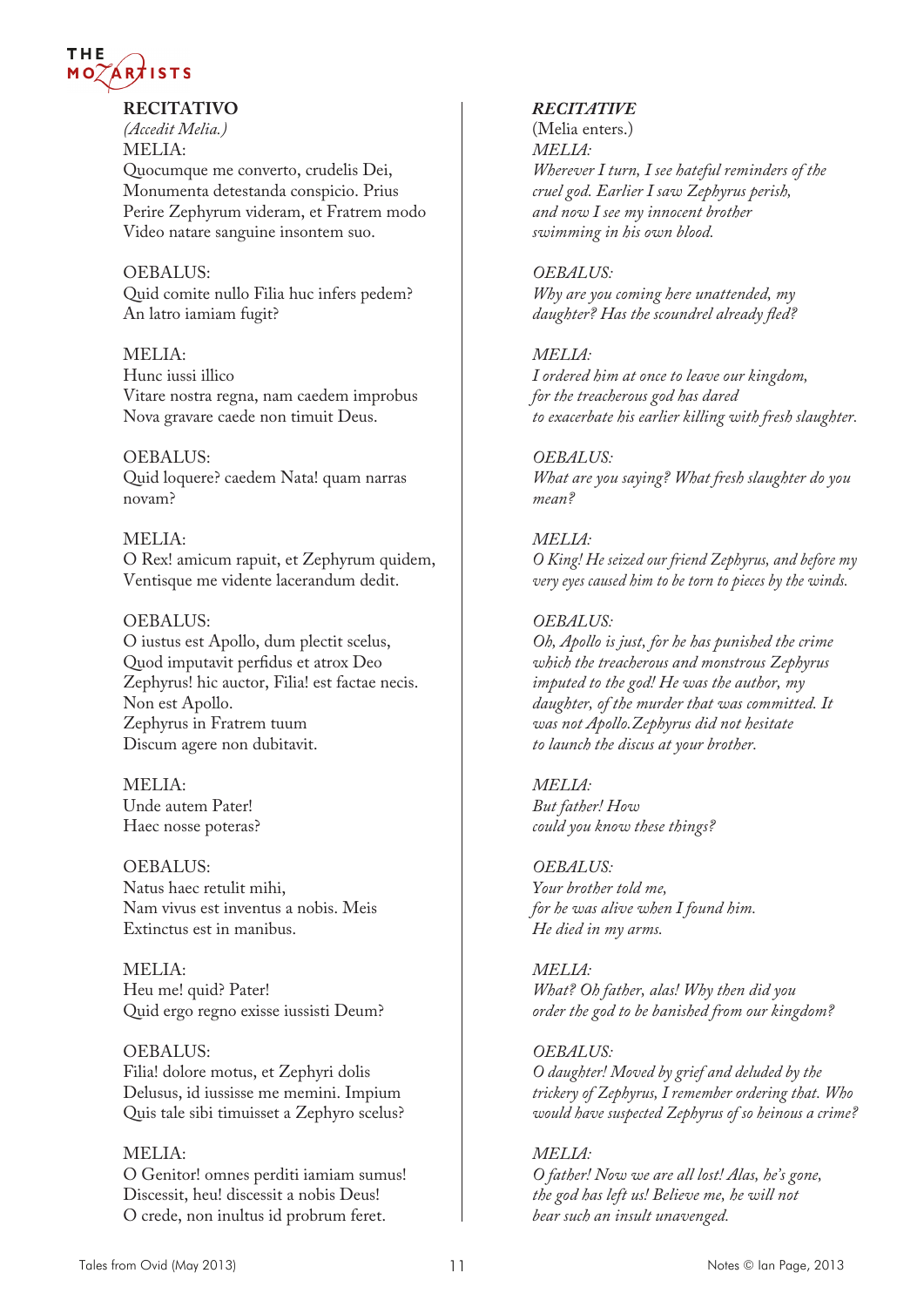

OEBALUS: Quid? Nata! discessisse iam Numen putas?

MELIA: Nil dubito; namque exire de regno tuo Apollinem ipsa, linquere et nostros lares Iussi. O ut hunc revocare nunc possem Deum!

OEBALUS: Heu! fata quam sinistra nos hodie obruunt!

#### **DUETTO**

OEBALUS: Natus cadit, Atque Deus Me nolente, Nesciente Laesus abit. Regnum sine Numine Iam non diu stabit: Numen! quaeso, flectere, Et ad nos revertere!

#### MELIA:

Frater cadit, Atque meus Te iubente Me dolente Sponsus abit. Sponsa sine complice Quaeso, quid amabit? Noli sponsam plectere, Numen! ah regredere!

#### **RECITATIVO**

*(Accedit Apollo.)*

#### APOLLO:

Rex! me redire cogit in Hyacinthum amor. Ignosce, quod Numen ego tua regna audeam Praesens beare! Disce, quid Numen queat! Hyacinthe surge! funus et flore aemulo Nomenque praeferente Defuncti tege.

*(Subsidens cum funere tellus hyacinthos flores germinat.)*

OEBALUS: Quid video? Surrexisse de Nato meo Conspicio flores?

*OEBALUS: What, daughter? You think the god has gone already?*

*MELIA: I have no doubt, for I myself commanded Apollo to leave our home and depart your kingdom. Would that I could now recall the god!*

*OEBALUS: Alas! How hostile are the fates which today undo us!*

#### *DUET*

*OEBALUS: My son has perished, and the god, against my will and without my knowledge, has gone away insulted. A kingdom without its god will not survive for long. O god, I beg you, change your mind and come back to us!*

#### *MELIA:*

*My brother has perished, and my betrothed, at your command and to my sorrow, has gone away. A bride without a husband, whom, I ask, will she love? Do not punish your bride, O god! Ah, come back!*

#### *RECITATIVE*

(Apollo approaches.)

#### *APOLLO:*

*O King, love for Hyacinthus compels me to return! Excuse me for venturing, as a god, to bless your kingdom with my presence. Learn what a god can do! Hyacinthus, arise! May his body be swathed in flowers bearing his image, and marked with the dead boy's name***\****.* (The dead body sinks into the earth, and hyacinths bloom in its place.)

#### *OEBALUS:*

*What am I seeing? Can I see flowers rising from my son?*

\* This refers to the marking on the hyacinth flower, which seemed to show the letters 'Ai' – an exclamation of grief in the ancient world.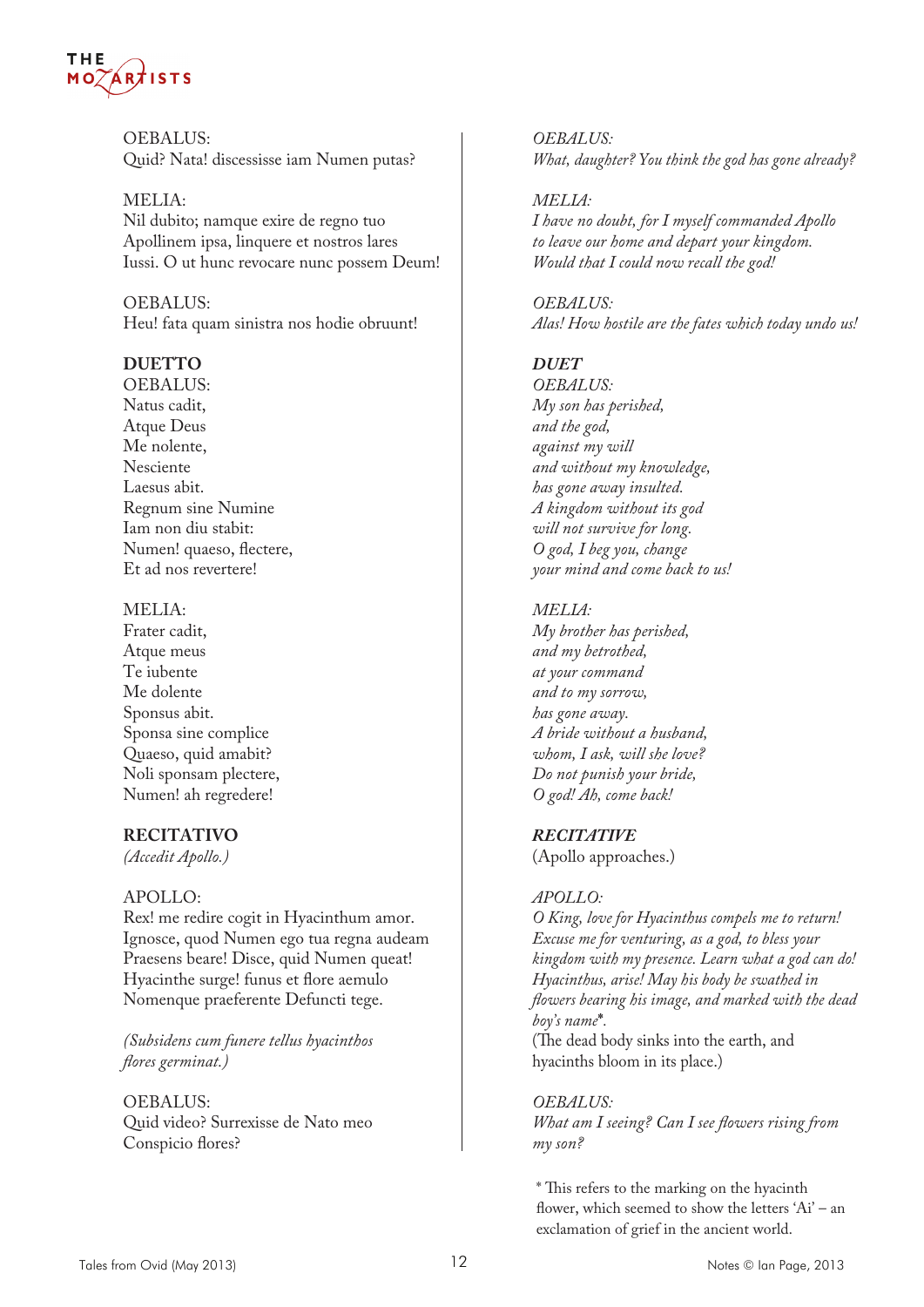

#### MELIA:

Numen o nimium potens! Pudore me suffusa profi teor ream. Ad verba Zephyri, Patris ad iussa omnia Quae me poenitet, feci.

#### OEBALUS:

Optime Parce Deus! Ignarus ego, quis fuerit necis Auctor patratae, pessimo Zephyro fidem Habui, meumque credidi Natum tua Periisse fraude. Zephyrus o quanta improbus Induxit in regna mea, ni parcas, mala!

#### MELIA:

O Numen! haud fuisse contemptum putes; Abire quod te iusserim, imprudens fui Credulaque nimium, et ira mihi verba abstulit, Quae de dolore Fratris occisi meant.

#### APOLLO:

Confide Rex! Apollo non fugiet tua Regna. Manet, et manebit heic tecum, fide Iam stare si promissa demonstres tua.

OEBALUS: Intelligo. Ecce Nata! te sponsam Deus Dignatur elegisse.

MELIA: Num credam Deum Amare posse Meliam?

APOLLO: O crede! ipsemet Jupiter amare saepe mortales solet; Amare namque convenit tantum Diis, Vobis amari.

MELIA: Numen! en famulam, suo Quae pro Parente pectus hoc offert tibi.

#### OEBALUS:

En! Si placere sponsa mortalis potest, Apollo! nostra Filiam adductam manu Accipe, meoque semper in regno mane. Hyacinthus obiit: alter Hyacinthus mihi Eris, manere Filia hac factus gener, Regione si digneris in nostra.

#### *MELIA:*

*O all-powerful god! Blushing with shame, I confess my guilt. It was at the words of Zephyrus and the bidding of my father that I did what now shames me.*

#### *OEBALUS:*

*Noble god, forgive me! I was blind, and had faith in the monstrous Zephyrus, who was the author of the murder that was committed, and I believed my son to have perished by your crime.O how much evil the wicked Zephyrus has brought upon my kingdom, unless you spare us!*

#### *MELIA:*

*O divine Power, don't think that you have been scorned! I ordered you to leave because I was foolish and too trusting, and my anger wrung from me words which were uttered out of grief for my murdered brother.*

#### *APOLLO:*

*Rest assured, O King! Apollo will not flee your kingdom. He remains, and will continue to stay here with you, if you now honour your vow to stand firm in your faith.*

#### *OEBALUS:*

*I understand. Behold, my daughter, how the god has deigned to choose you as his bride.*

#### *MELIA: Can I dare to believe that the god is able to love Melia?*

#### *APOLLO:*

*Believe it! Jupiter himself has more than once loved a mortal; indeed it is entirely fitting for the gods to love and to be loved by you.*

#### *MELIA:*

*Divine Power! Behold your servant, who offers her heart to you in the name of her father.*

#### *OEBALUS:*

*Look! If any mortal bride can please you, Apollo, receive my daughter from my hand, and remain in my kingdom forever. Hyacinthus is dead: you will be for me another Hyacinthus, if you deign to remain in our land as husband to my daughter.*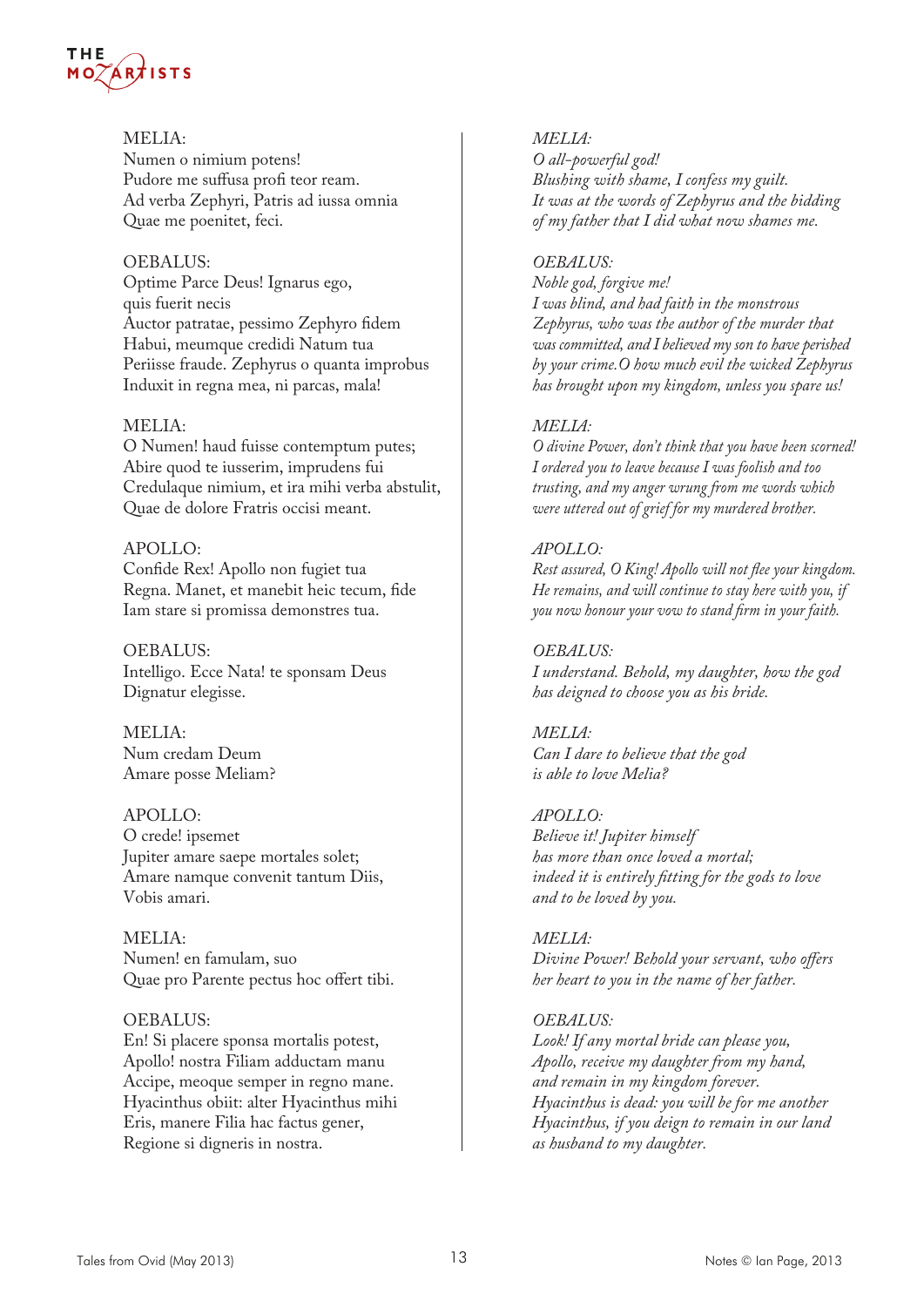

APOLLO: Oebale! Accipio laetus Meliae oblatae manum, Rebusque semper placidus adsistam tuis.

MELIA: Justitia sic tua Deus elucet magis.

OEBALUS: Sic innocentem debita haud merces fugit.

APOLLO: Sic saecla te futura clementem sonent.

#### **TERZETTO**

APOLLO: Tandem post turbida Fulmina, nubila, Tonantis murmura, Pax alma virescit Et explicat se.

MELIA: Post vincla doloris Nos iungit amabile Pignus amoris. Post fata beata Nos taeda coronet Et erigat te.

#### OEBALUS:

Post bella furoris Vos iungit amabile Pignus amoris. Post fata, optata Vos taeda coronat Et excitat me.

APOLLO: Post monstra pavoris Nos iungit amabile Pignus amoris. Post fata, sperata Nos taeda coronet Et erigat te.

*APOLLO: Oebalus! I joyfully accept your offer of Melia's hand, and shall stand quietly at your side in all your endeavours.*

*MELIA: Thus your justice, O god, glows all the brighter.*

*OEBALUS: Thus innocence will gain its just deserts.*

*APOLLO: Thus future centuries will proclaim your clemency.*

#### *TRIO*

*APOLLO: At last, after violent lightning bolts, storm clouds and rumblings of thunder, nourishing peace puts forth green buds and blossoms.*

#### *MELIA:*

*After the bonds of sorrow, the joyful pledge of love unites us. After these events decreed by fate, the blessed marriage torch will crown us and inspire you.*

#### *OEBALUS:*

*After furious battles, the joyful pledge of love unites you. After these events decreed by fate, the longed-for marriage torch will crown you and gladden me.*

#### *APOLLO:*

*After fearful portents, the joyful pledge of love unites us. After these events decreed by fate, the hoped-for marriage torch will crown us and inspire you.*